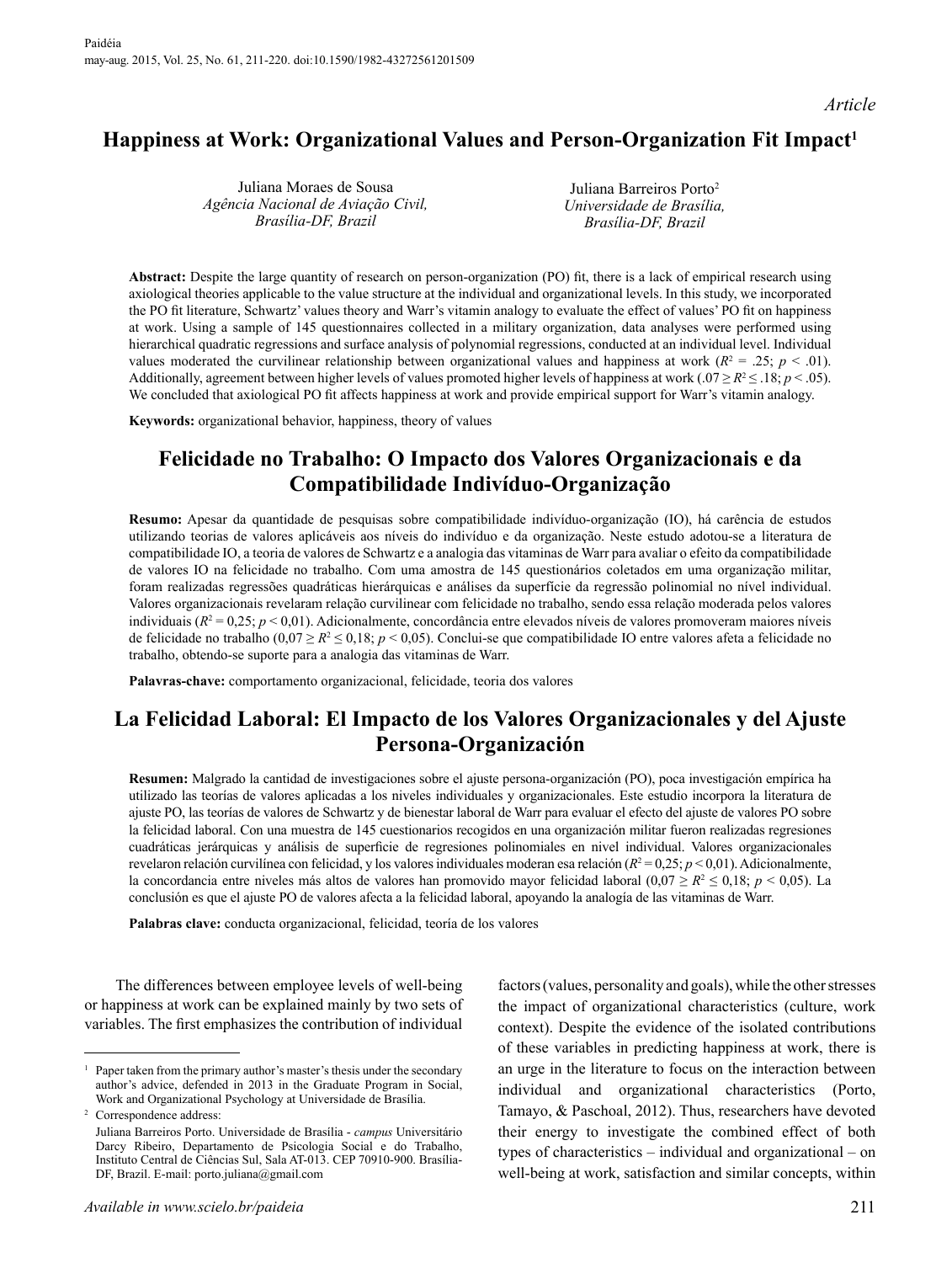the perspective of the person-organization fit - PO fit (Fisher, 2010; Kristof-Brown, Zimmerman, & Johnson, 2005).

Despite the large quantity of research on PO fit, some aspects of this area have been poorly investigated, resulting in theoretical and empirical gaps, especially concerning happiness at work (Edwards & Cable, 2009; Kristof-Brown et al., 2005; Warr & Clapperton, 2010). First, there are few studies that assess the impact of PO fit on actual happiness at work, given the supremacy of research on satisfaction and job-related illness (Warr, 2013). Secondly, despite the existence of important theoretical assumptions regarding the non-linearity between organizational characteristics (including values) and happiness, there are few empirical studies investigating this sort of pattern (Warr, 2013). A non-linear relation in this case would mean that the increase in the levels of positive predictors of happiness can promote the increase of happiness at work levels until a certain optimal point, after which happiness stops growing in the same proportion as before, and sometimes even drops its levels. Finally, in relation to personal and organizational value interactions, there is a lack of compatible models to understand the structure of values. The relevance of a well-structured model of values is also noteworthy since, although the axiological literature has shown different structures for individual (such as personal or work values) and organizational values, there is a lack of empirical research in the PO fit literature using axiological theories applicable to the proper structure of each level of values. Most PO fit studies were either based on measures of preference for organizational values (Kristof-Brown et al., 2005) or, as more recently, on the use of individual dimensions of values for organizational variables (Edwards  $& Cable, 2009$ . Given these shortcomings, this study evaluated the effect of fit between organizational values (OVs) – defined as guiding principles of the company's existence – and individual work values (WVs) – principles that guide the individual's life at work – on happiness at work, defined from a positive perspective of human functioning, using an axiological model applicable to the individual and organizational structures.

# **Happiness at Work**

The academic literature condenses the definitions of happiness around two mainstreams: hedonic – which emphasizes internal, subjective experiences, such as job satisfaction – and eudemonic – which stresses that expression and self-actualization are inherent to well-being (Warr & Clapperton, 2010). While the hedonic component of happiness has become more central in the area (van Horn, Taris, Schaufeli, & Schreurs, 2004), there is evidence for the superiority of eudemonia in the definition of happiness at work (Dagenais-Desmarais & Savoie, 2012). Given the importance of both approaches to understand this phenomenon, researchers have emphasized the need to adopt concepts of happiness that consider both aspects (McNulty

& Fincham, 2011; Seligman & Csikszentmihalyi, 2000; Warr, 2007; Warr & Clapperton 2010). In accordance to this, we adopted the definition of happiness at work proposed by Paschoal and Tamayo (2008), who understand it as the prevalence of positive emotions at work (including affects and moods) and perception by individuals that, in their work, they express and develop their potential, and progress in achieving their goals in life (self-actualization). As proposed by Warr and Clapperton (2010), we use the term happiness instead of well-being to emphasize the positive aspects, even though we do not exclude the importance of more neutral aspects, such as satisfaction, as components of the umbrella concept of happiness.

### **Direct Effect of Organizational Values on Happiness**

Many models for predicting happiness at work (well-being, satisfaction) place a strong emphasis on environmental characteristics as predictors of this construct (Warr, 2007), including organizational culture (Hartnell, Ou, & Kinicki, 2011). Hartnell et al. (2011) conducted a meta-analysis, finding that cultures that emphasize values of affiliation, bonding, collaboration, trust, and support (Clan-type culture) had the strongest positive correlation with job satisfaction, followed by cultures that value growth, stimulation, variety, autonomy, and attention to detail (Adhocracy culture type), and cultures that value communication, competition, excellence, competence, and achievement of objectives (Market culture type), respectively.

Considering that values represent a core aspect of culture that influences behavior (Denison, Nieminen, & Kotrba, 2014), in this study, we used an axiological model, based on Schwartz' cultural values theory (Schwartz, 1994, 1999). This model groups values in three bipolar axes at the cultural level: (a) Autonomy versus Conservation; (b) Hierarchy versus Egalitarianism; and (c) Mastery versus Harmony. Values that are at the extremes of the same axis have a conflict relationship due to opposing motivational orientation, while adjacent values share a similar underlying motivation. Previous studies using this paradigm found evidence for its application to organizational culture (Borg, Groenen, Jehn, Bilsky, & Schwartz, 2011; Porto, Ferreira, & Fonseca, 2014).

Incorporating the analogy of vitamins of Warr (2007) and inferring the values underling the organizational practices proposed by this author, we established an association between organizational values and happiness at work. According to Warr, there are 12 environmental characteristics that would promote happiness at work, presenting a curvilinear relationship. Autonomy OVs emphasize independent thought and action promoting change and innovation. Thus, it can be associated in the Warr model with opportunity for personal control or autonomy, regarded as highly important due to its impact on other characteristics, and emphasizing absence of close supervision, self-direction or participation in decision making. In contrast, Conservation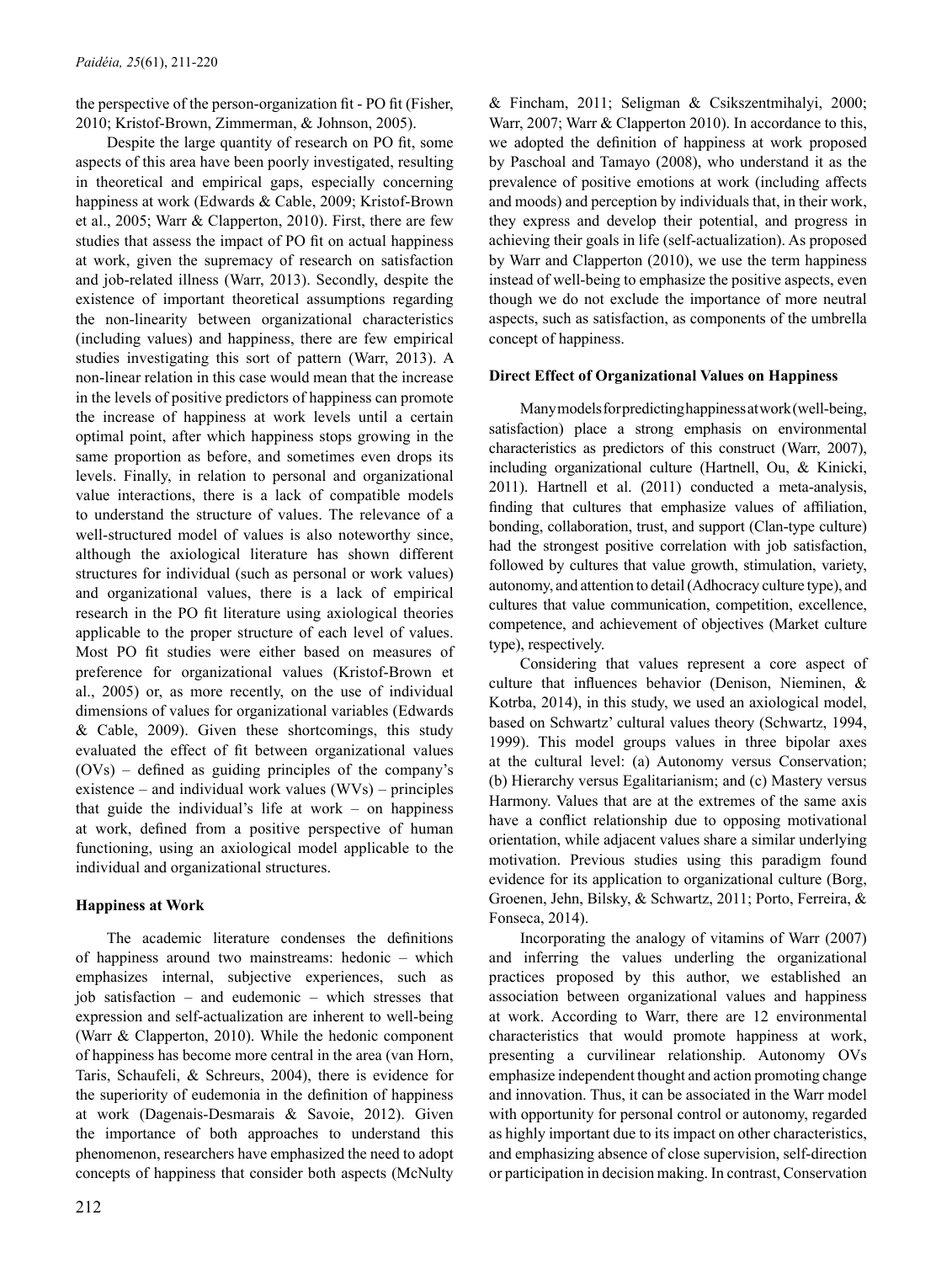OVs emphasize self-restraint, submission, preservation of traditional practices and protection and stability. These OVs refer back to Warr's environmental clarity characteristic (successful anticipation of what can possibly occur in a given context).

Egalitarianism and Harmony OVs stress acceptance of co-workers as equals and concern for the well-being of others. They can be related, in the vitamin analogy, to equity, which implies justice in the relationship between employee and employer (distributive and procedural justice), and justice in the relationship between an organization and society in general (corporate social responsibility). Mastery OVs highlight the achievement of success for the organization and control over the environment. It can be linked to the environmental characteristic valued social position, which allows employee advancement in a social structure that provides the individual with recognition and esteem. At the same time, these OVs are also related to the characteristic of externally generated goals, which consists of environmentally generated goals for the individual. Finally, Hierarchy OVs emphasize the legitimacy of the unequal distribution of power, roles, and resources, with no near resemblance to characteristics of the vitamin analogy.

Warr (2007) affirms that environmental characteristics can be assessed objectively, using frequencies of activities, length of time, among others, and can be measured subjectively as well, through descriptions of the environment taken from the concept of affordances or perceived opportunities. Even though the environmental characteristics in Warr's model are not defined as OVs, this study assumes that organizational values underlie organizational practices (Fischer et al., 2014) and, thus, that organizational values can be related to organizational practices and affordances of the vitamin model. Based on the aforementioned analogy by Warr and the OVs cited above, we propose three hypotheses, presented sequentially. As the first hypothesis, we expect that perception of OVs related to the environmental characteristics of the vitamin analogy has a curvilinear relationship (forming an inverted U or plateau) with happiness at work.

Despite the evidence of direct effects of OVs and organizational culture on happiness at work, the explained variance found is small (Hartnell et al., 2011). A possible explanation for this low impact lies in the caveat that environmental characteristics of little relevance to the employee should not affect happiness with the same intensity. Therefore, the literature indicates that individual values can affect the relationship between environmental characteristics and happiness at work (Warr, 2007). In this sense, studies on PO fit contribute to the maximal explanation of happiness at work by addressing the matter based on the assumption that characteristics of the individual must match the characteristics of the environment to obtain positive consequences. Hence, we evaluated the impact of PO fit on happiness at work.

## **Effect of PO Fit on Happiness at Work**

The concept of PO fit consists of compatibility between individual and organizational characteristics that occurs when one of the entities (individual or organization) provides for the other's needs – complementary fit, and/or even when they share similar fundamental characteristics, such as values, goals or personality – supplementary fit (Kristof-Brown et al., 2005; Verquer, Beehr, & Wagner, 2003). This study addresses the impact of values' supplementary fit on happiness at work.

In this study, PO fit was evaluated using dimensions of OVs and WVs based on an axiological model that is applicable to the individual and the organizational levels. As previously mentioned, Schwartz's theory proposes that values are organized in a circular structure of motivations that represents compatibility and conflict among them. Despite the differences between the different levels of values structures, the same basic and broad principles, represented by the second-order dimensions (Openness to Change *versus* Conservation, and Self-Enhancement versus Self-Transcendence), govern personal values and cultural values (Schwartz, 1994), WVs (Porto & Pilati, 2010) and preferred OVs (Sousa, 2013). In this way, WVs and OVs that are associated with the same second-order dimension can be expected to be commensurable in nominal terms. Thus, this study investigates the impact of the fit between OVs and WVs on happiness at work, with the nominal commensurability between the WV and OV dimensions being empirically tested on the basis of second-order dimensions.

PO fit has been repeatedly investigated in the literature with different consequent variables. Based on the evidence so far, it can be stated that there is a positive relationship between PO fit and positive consequences for the individual, such as satisfaction (Verquer et al., 2003). Studies using moderation models in fit indicate that, the more something is important to the person, the more the individual will be affected by its absence or presence (Warr, 2007). Thus, in supplementary fit models, the individual's values can be considered as moderators of the relationship between environmental characteristics and satisfaction or motivation at work, with a stronger relationship expected for individuals who place more importance on individual-level values or show a stronger preference for environmental characteristics and vice-versa.

The studies using polynomial regression, on the other hand, tend to demonstrate that the effects of fit are not evenly manifested in predicting more positive attitudes, like satisfaction and commitment (Kristof-Brown et al., 2005). Concerning axiological fit, there is evidence that the fit between values with lower levels of importance promotes less satisfaction compared to when this fit occurs at higher levels of importance in those same compatible values. The reason is that higher levels of positive attitudes are found only when the values are actually important and that increases in the discrepancy between them lead to reductions in satisfaction levels (Ostroff, Shin, & Kinicki, 2005).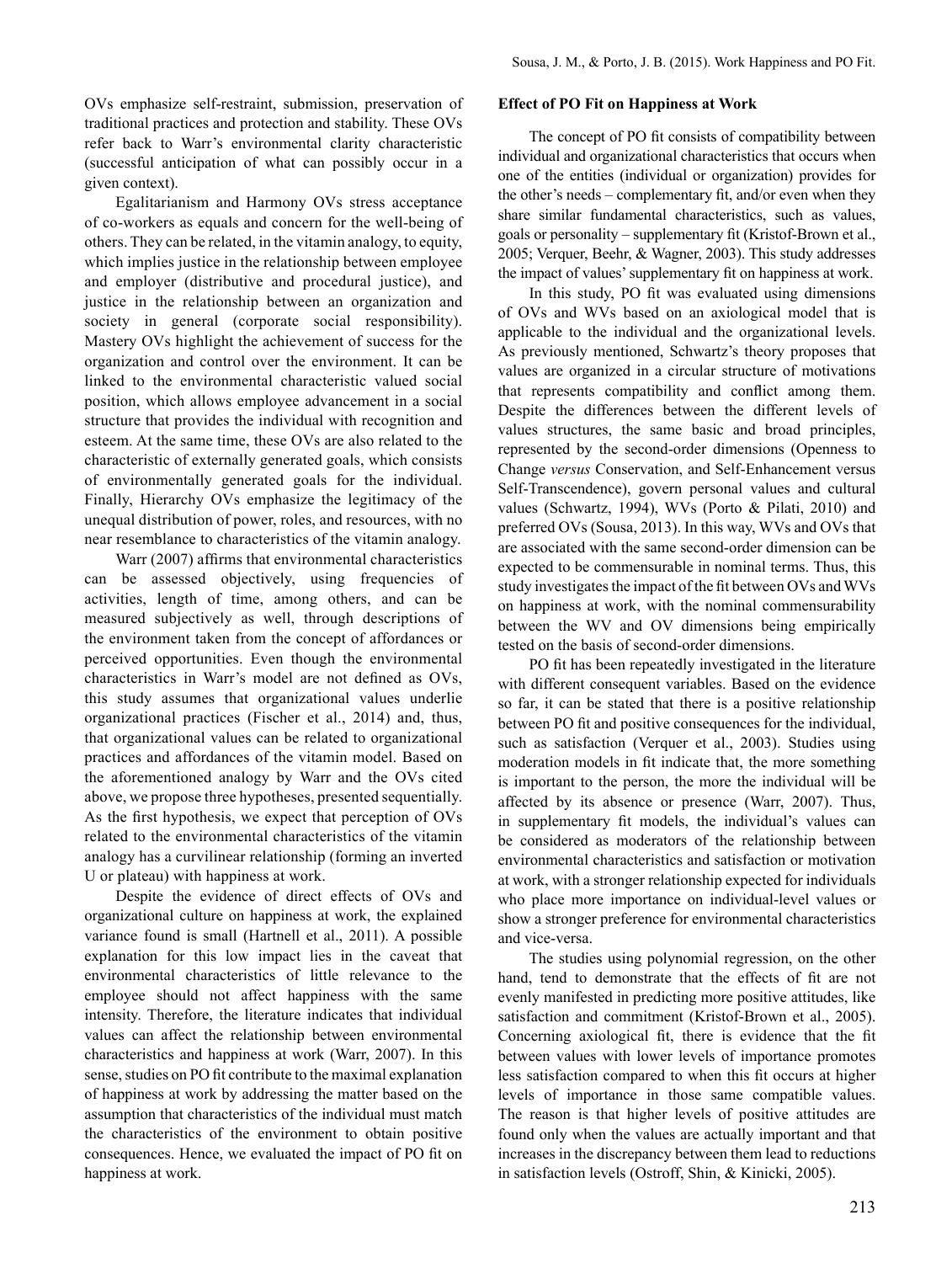Even though we found one PO fit empirical study indicating that perception of deficiencies in the environment could be associated with a state of active positive well-being, such as engagement (Warr & Inceoglu, 2012), we did not find any axiological supplementary study indicating that excesses or deficiencies of organizational values affect positive attitudes at work, such as satisfaction and commitment, unlike the complementary fit studies (Kristof-Brown et al., 2005). We did not find studies either relating axiological fit and active positive well-being, such as engagement. Considering the results on IO fit and positive consequences for the individual, as well as in view of Schwartz' (1994, 1999) model, thus, Hypotheses 2 and 3 were elaborated. As the second hypothesis, we propose that WVs moderate the relationship between OVs and happiness at work. The relationship is stronger for individuals who exhibit higher WV levels. Finally, as the third hypothesis, we expect that happiness at work is predicted significantly by the fit between WVs and OVs, as follows: (a) when WVs and OVs are high, higher levels of happiness are achieved compared to when both values are lower; and (b) increased discrepancies between WVs and OVs with similar underlying content leads to reductions in the level of happiness at work, while reduced discrepancies between WVs and OVs promote higher levels of happiness at work.

Overall, the purpose of this study is to identify the impact of axiological theories applicable to values at the individual and organizational levels on happiness at work.

#### **Method**

### **Participants**

The participants were 497 employees of a Brazilian military organization, with 145 valid cases after pairing between the first and second data collection, as explained in the data gathering section, achieving a rate of 29% of effective match. Among the valid cases, participants reported having, on average, 16 years of service (*SD* = 10.09), 2.5 years in the same post. All had been in the organization for at least six months. 93% were men, and most were married (60%), predominantly Catholic (59%), with a monthly income over one thousand US dollars (77%), and a university degree (72%) or at least a high school diploma (94%). Most of the participants were low ranking military personnel (61%).

### **Instruments**

The OVs were measured using an adaptation of the *Organizational Values Scale* (Porto et al., 2014), containing 40 principles (item examples: novelty, obedience to organization rules, protecting the environment) whose degree of importance to the organization was assessed on an eleven-point scale, ranging from zero (not important at all) to 10 (extremely important). For this study, the

multidimensional scaling (MDS) with interval level data  $(n = 242)$  revealed the following OV motivational types  $(S-STRESS = .08$  and Tucker coefficient = .98): Harmony ( $\alpha$  = .88), Egalitarianism ( $\alpha$  = .93), Mastery ( $\alpha$  = .79), Autonomy ( $\alpha$  = .92), and Conservation/Hierarchy ( $\alpha$  = .88). The compatibility and conflict relations appeared to be in line with previous studies (Porto et al., 2014), except for the fusion between Conservation and Hierarchy. Analysis of the dimensions suggests that the most salient underlying content of the Conservation/Hierarchy OV is the maintenance of the status quo (Conservation) that refers to predictability, according to Warr's model (Warr, 2007).

To measure WVs, the *Revised Work Values Scale - R-WVS* (Porto & Pilati, 2010) was used, consisting of 38 items (36 from the original instrument and 2 additional items to remedy deficiencies noted by the authors). Item example: "It is important to me to have prestige". To ensure commensurability of scale, the same response scale used to measure the OVs was employed. The WVs were also submitted to MDS with interval levels  $(n = 233, S\text{-STRESS} = .11)$  and Tucker coefficient  $= .97$ ). The motivational types of work values obtained were: Universalism/Benevolence ( $\alpha = .89$ ), Security ( $\alpha$  = .89), Achievement ( $\alpha$  = .86), Power ( $\alpha$  = .71), Self-Direction/Stimulation ( $\alpha$  = .94). Conformity items were removed from the analyses since their position in the MDS suggested non-alignment with the second-order Conservation dimension, unlike previous studies (Porto & Pilati, 2010). Despite fitting into the structure, Achievement WV was not used in subsequent data analyses, since it showed no significant explanation of variance of happiness factors.

Table 1 presents the definitions of OVs and WVs that were jointly included in the data analyses of fit effect upon happiness, based on their theoretical alignment.

With regard to happiness at work, we used the Well-Being at Work Scale - WBWS (Paschoal & Tamayo, 2008), which contains 30 items that assess positive and negative emotions and moods (item examples: happy, worried, proud), as well as experiences of achievement (item example: I advance towards goals I have set for myself), based on a five point Likert scale. Factor analysis for this sample  $(n = 152)$  revealed three factors: Positive Affect ( $\alpha$  = .95), Negative Affect ( $\alpha$  = .94), and Achievement ( $\alpha$ ) = .88), consistent with previous studies. In this study, only Positive Affect and Achievement factors were used, which are related, respectively, to hedonic and eudemonic components.

### **Procedure**

**Data collection.** The questionnaires were applied in training centers for employees of a military organization in Brasília from May to September 2012. To avoid common method bias (Podsakoff, MacKenzie, & Podsakoff, 2012), their application was divided into two phases. In the first phase, questionnaires were applied measuring work happiness, work values and demographic data. A couple of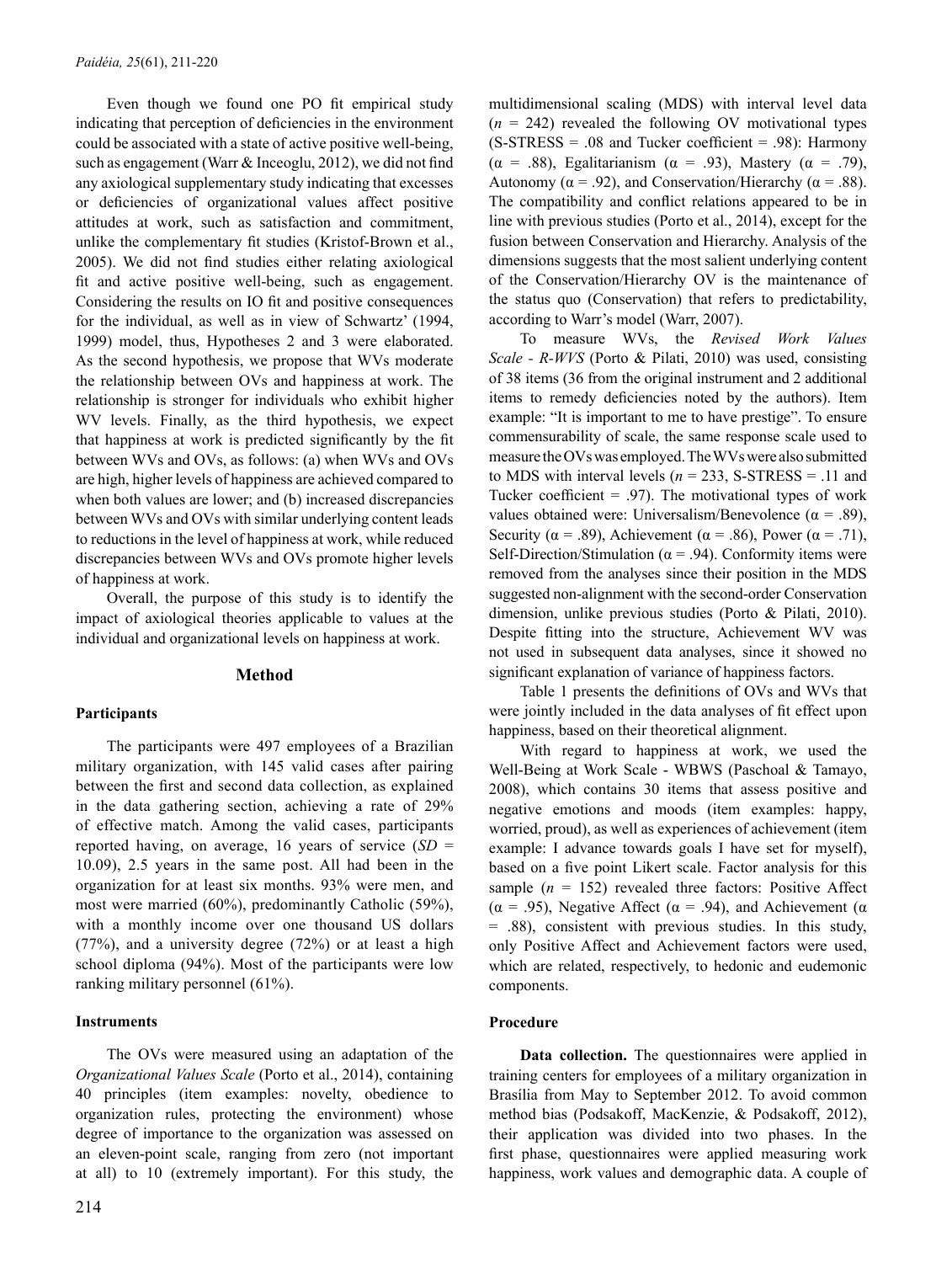Table 1 *Definitions of the OVs and WVs Used in the Testing of Hypotheses 2 and 3*

| Organizational Value (OV)                                                                                                                                                                     | Work Value (WV)                                                                                                                                    | Fit Model                       |
|-----------------------------------------------------------------------------------------------------------------------------------------------------------------------------------------------|----------------------------------------------------------------------------------------------------------------------------------------------------|---------------------------------|
| Mastery (OVM): emphasizes the achievement of<br>success by the organization and control over the<br>environment.                                                                              | Power (WVP): seeking authority, professional<br>success, and influential power at work.                                                            | Fit-Mastery (FM)                |
| Harmony (OVH): emphasizes peaceful coexistence<br>with society and the environment.                                                                                                           | Universalism / Benevolence (WVU): pursuit<br>of positive social relationships and positive<br>contribution to society through work.                | Fit-Harmony (FH)                |
| Egalitarianism (OVE): seeks transcendence of<br>individual interests towards equal treatment for all<br>employees, promoting health and well-being of<br>employees and teams.                 | Universalism / Benevolence (WVU): idem,<br>definition mentioned above.                                                                             | Fit-Egalitarianism (FE)         |
| Autonomy (OVA): prioritizes use of creativity in<br>its products, services and management practices,<br>as well as achieving prominence in the industry by<br>initiating new ways of working. | Self-Direction/Stimulation (WVD): seeks<br>independent thought and action, as well as the<br>pursuit of excitement, novelty, challenge in<br>life. | Fit-Autonomy (FA)               |
| Conservation/Hierarchy (OVC): focus on<br>maintaining the traditional ways of functioning of<br>the organization, including the unequal distribution<br>of power between hierarchic levels.   | Security (WVS): emphasizes stability and<br>order in life by the material supplying of<br>personal needs.                                          | Fit-Conservation/Hierarchy (FC) |

weeks later, participants answered the Organizational Values Scale and demographic data. To match the questionnaires, a code containing the first four letters of the name plus year of birth was used.

**Data analysis.** Only cases with a percentage of data loss inferior to 10% in each phase and not repeating the same score 80% or more of the time were used for subsequent analyses. The missing cases were not replaced by the average, since they remained below 8% for each case and, for each variable, over 75% of the responses were obtained without missing data. Extreme cases were not significant and no influential case was found. Due to asymmetry violation, the natural logarithm of Positive Affect was used as the criterion variable. All analyses were conducted at the individual level.

The presence of curvilinear relationships between the OVs and the dependent variables (Hypothesis 1) was tested with hierarchical regressions. The linear predictor variable was included in the first hierarchical regression model, followed by inclusion of the quadratic variable in the second model. Predictor variables were centered. The same type of centering procedure was used for the quadratic moderations (Hypothesis 2). Only the OVs with a significant quadratic relationship with the criterion variable were included in the model to test Hypothesis 2.

To test Hypothesis 3, the polynomial regressions were performed in accordance with the procedures described by Edwards (2002), Edwards & Cable (2009) and Ostroff et al. (2005). To control the risk of Type I error, Bonferroni's correction was used to evaluate the level of significance of *R2* . The remaining coefficients were analyzed based on the usual alpha level (.05). The polynomial regressions were performed hierarchically, containing the linear WV and OV in the first model and, in the second, the quadratic WV, quadratic OV and interaction between linear WV and linear OV were added. Subsequently, the results were submitted

to evaluation of the significance of the coefficients  $a_1$ (evaluates whether joint increases in predictor variables are related to linear increases or decreases in criterion variable),  $a_2$  (evaluates whether agreement between the two predictor variables has a concave or convex curvilinear relationship with criterion variable),  $a<sub>3</sub>$  (evaluates whether criterion variable is higher when discrepancy between predictors is such that the Y-axis predictor, in this case OV, is higher than the Z-axis predictor, in this case WV, or vice versa), and  $a<sub>4</sub>$  (evaluates whether criterion variable increases or decreases to the extent that discrepancy between predictor variables increases or decreases), which summarize the three-dimensional surface analysis made possible by polynomial regression. Based on Hypothesis 3, it is expected that only coefficients  $a_i$  and  $a_4$  appear positively and negatively significant, respectively. According to Ostroff et al. (2005), when the second regression model shows no significant increase in explained variance  $(R^2)$ , the effects of fit cannot be curvilinear. In this situation, only the surface test coefficients that evaluate the linear effects of fit (coefficients  $a_1$  and  $a_3$ ) should be analyzed. Equation 1 was applied to test Hypothesis 3, with O denoting OVs, W denoting WVs, and H meaning Happiness at Work factors:

$$
H = b_0 + b_1 O + b_2 W + b_3 O^2 + b_4 O W + b_5 W^2 + e(1)
$$

#### **Ethical Considerations**

The IRB approval by the Ethics Committee on Human Research, Faculdade de Ciências da Saúde, Universidade de Brasília, was registered under number 186/11.

### **Results**

#### **Direct Effect of the OVs on Happiness at Work**

Table 2 presents correlations between the study variables. The hierarchical multiple regressions were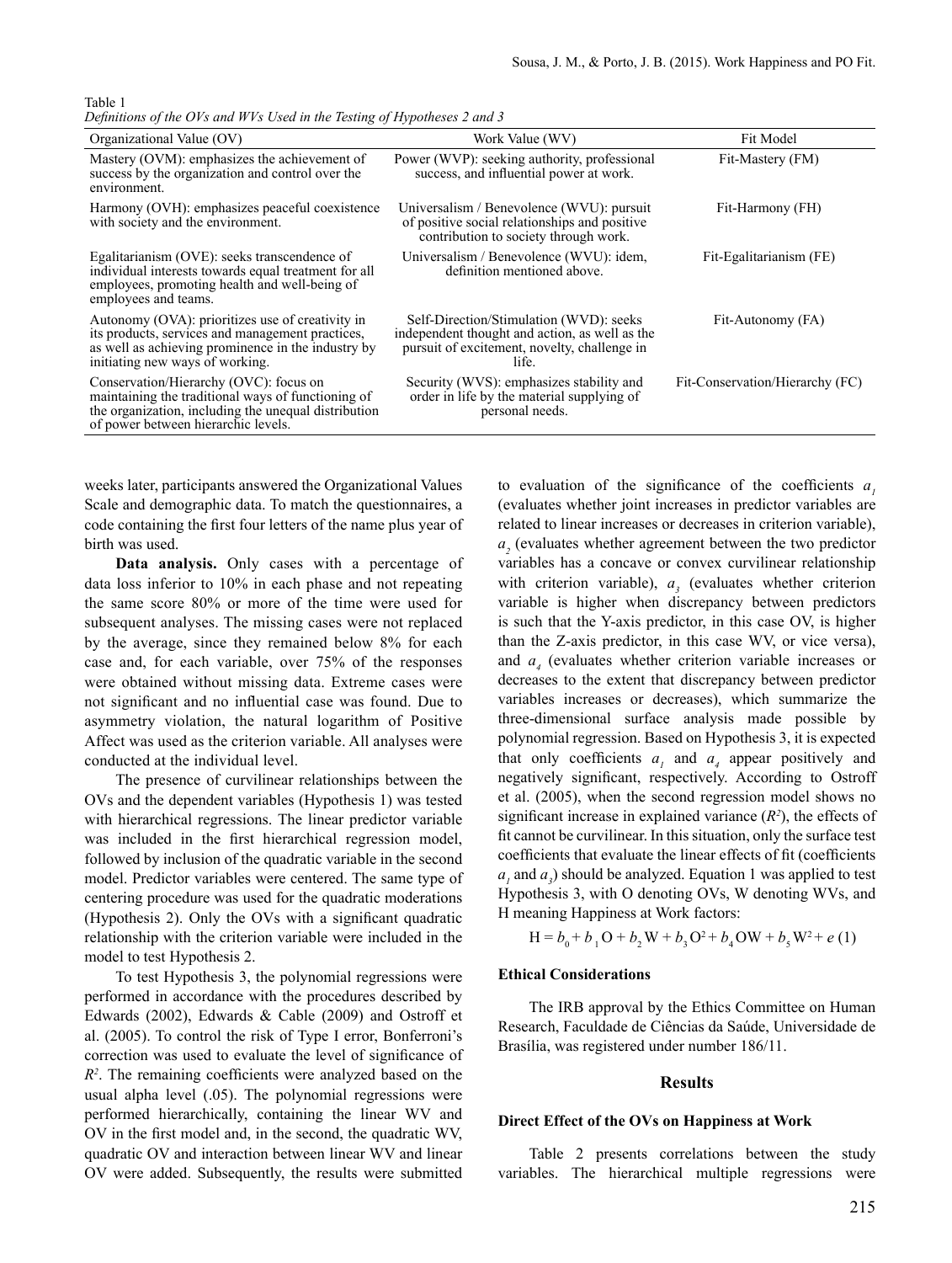performed for each OV separately. The hierarchical regressions to test curvilinear effects presented, in general, greater explanatory value with the quadratic variables. This occurred in the prediction of Achievement provided by the following OVs: Harmony (quadratic  $R^2 = .07$ ,  $\beta = -.27$ ,  $p < .01$ ;  $\Delta R^2$  = .07, *p* < .01), Autonomy (quadratic *R*<sup>2</sup> = .05, β = -.20,  $p \leq 0.05$ ;  $\Delta R^2 = 0.04$ ,  $p \leq 0.05$ ), and Conservation/Hierarchy (quadratic  $R^2 = .06$ ,  $\beta = -.24$ ,  $p < .05$ ;  $\Delta R^2 = .06$ ,  $p < .01$ ), and in the prediction of Positive Affect from the Egalitarianism OV (quadratic  $R^2 = .07$ ,  $\beta = -.21$ ,  $p < .05$ ;  $\Delta R^2 = .04$ ,  $p < .05$ ) and Conservation/Hierarchy OV (quadratic  $R^2 = .04$ ,  $\beta = -.19$ ,  $p < .05$ ;  $\Delta R^2 = .03$ ,  $p < .05$ ). The negative  $\beta$  found in these equations indicates that the relation between the quadratic term and the criterion variable takes the form of an inverted U, as hypothesized. The effect sizes encountered were small, in congruence with previous results (Hartnell et al., 2011). Thus, we proceeded to test PO fit.

## **Effect of PO Fit on Happiness at Work**

Table 3 summarizes the significant results found in testing Hypothesis 2, which were obtained from quadratic hierarchical regressions. The OVs that showed no significant quadratic relationship in testing Hypothesis 1 were excluded. The regression to predict Positive Affect was not significant, despite the power of the test power having proved satisfactory (1– $\beta$  = .94). On the other hand, the results for Achievement indicated the presence of significant interaction between OVs and WVs, with a significant negative effect from the interaction between the quadratic Conservation/Hierarchy OV and Security WV, which provides support for Hypothesis 2. The analysis of the regression equations for subgroups with low and high Security WV indicates that the Conservation/Hierarchy OV showed a stronger negative quadratic relationship

| 1<br>×<br>I |  |
|-------------|--|
|-------------|--|

| Descriptive Data and One-Tailed Correlations |  |  |
|----------------------------------------------|--|--|
|----------------------------------------------|--|--|

(quadratic  $R^2 = .18$ ,  $p < .01$ ) for the high (above the median) Security WV group, and the shape of this relationship demonstrated to be consistent with the pattern suggested by the vitamin analogy (Warr, 2007). For the low (below the median) Security WV group, the relationship was nil (quadratic  $R^2 = .03$ , ns).

As for Hypothesis 3, the significant polynomial regression results are also shown in Table 3. Four of the five regressions run to predict the Achievement factor presented a significant explanation of the variance in the first model, but no model showed a significant increase with the inclusion of the quadratic terms, which precludes a full corroboration of Hypothesis 3. On the other hand, all the significant regression models showed a significant and positive  $a_1$  coefficient in predicting Achievement, indicating that, when OVs and WVs are concordant and increase in the same direction, there are increases in Achievement levels, which partially supports Hypothesis 3. In the case of regressions to predict Positive Affect, a significant explanation of variance was obtained from the Fit-Autonomy model, with the coefficient  $a_1$  also being significant and positive. As expected, the coefficient  $a_3$ did not appear significant in any model.

## **Discussion**

In this paper, we evaluated the impact of fit between OVs and WVs on happiness at work based on an integrated axiological model. Moreover, we tested the curvilinear relationship between happiness at work and OVs. The adopted definition of happiness at work proved to be in line with the eudemonic and hedonic components of happiness, expanding on the studies of fit that typically employ job satisfaction (hedonic component) or work syndromes and pathologies (stress, burnout).

|            | <b>WVP</b> | <b>WVD</b> | <b>WVS</b> | <b>WVU</b> | <b>OVH</b> | <b>OVE</b>       | OVI              | <b>OVM</b>       | <b>OVS</b>       | PA               | AC               |
|------------|------------|------------|------------|------------|------------|------------------|------------------|------------------|------------------|------------------|------------------|
| <b>WVP</b> | 1.00       | $-.01$     | $-.26b$    | $-.62c$    | $-.02$     | .09              | .11              | .17 <sup>a</sup> | $-.22b$          | .16 <sup>a</sup> | .13              |
| <b>WVD</b> |            | 1.00       | $-.61c$    | $-.31c$    | $-.05$     | $-.10$           | $-.10$           | $-.04$           | .16 <sup>a</sup> | .16 <sup>a</sup> | .20 <sup>b</sup> |
| <b>WVS</b> |            |            | 1.00       | $-.07$     | $-.10$     | .05              | $-.06$           | .17 <sup>a</sup> | $-.07$           | $-.24b$          | $-.23b$          |
| <b>WVU</b> |            |            |            | 1.00       | .10        | $-.06$           | .00.             | $-.17a$          | .11              | $-.10$           | $-16^{\rm a}$    |
| <b>OVH</b> |            |            |            |            | 1.00       | .21 <sup>b</sup> | .08              | $-.61c$          | $-.16a$          | .02              | .02              |
| <b>OVE</b> |            |            |            |            |            | 1.00             | .57 <sup>c</sup> | $-.34c$          | $-.77c$          | .16 <sup>a</sup> | .15 <sup>a</sup> |
| OVI        |            |            |            |            |            |                  | 1.00             | $-0.21^{b}$      | $-.74c$          | .06              | .10              |
| <b>OVM</b> |            |            |            |            |            |                  |                  | 1.00             | $-.13$           | $-.07$           | $-.10$           |
| <b>OVS</b> |            |            |            |            |            |                  |                  |                  | 1.00             | $-.09$           | $-.08$           |
| PA         |            |            |            |            |            |                  |                  |                  |                  | 1.00             | .60 <sup>c</sup> |
| AC         |            |            |            |            |            |                  |                  |                  |                  |                  | 1.00             |

*Note*. PA = Positive Affect; AC = Achievement; OVS = Stability / Hierarchy OV; OVE = Egalitarianism OV; OVI = Innovation OV; OVH = Harmony OV; OVM = Mastery OV; WVS = Security WV; WVU = Universalism/Benevolence WV; WVD = Self-Direction/Stimulation WV; WVP = Power WV;  $M =$  Mean;  $SD =$  Standard deviation.  $p < .05.~^{\text{b}}p < .01.~^{\text{c}}p < .001.$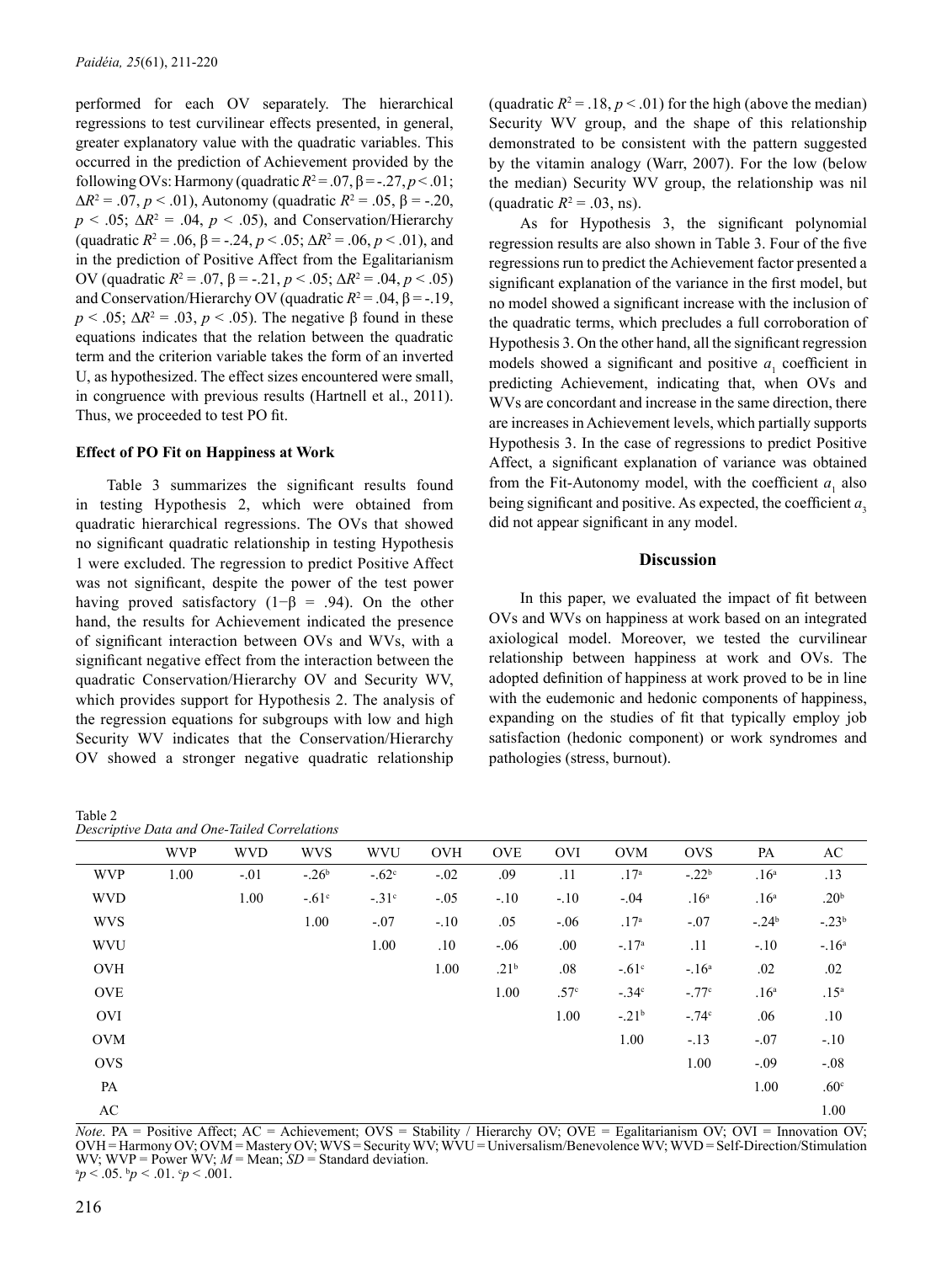|                                | Parameters            |                                                                   |                                                 | Models                 |                  |                        |  |  |
|--------------------------------|-----------------------|-------------------------------------------------------------------|-------------------------------------------------|------------------------|------------------|------------------------|--|--|
|                                |                       | Models for Hypothesis 2 - Hierarchical Regression for Achievement |                                                 |                        |                  |                        |  |  |
| <b>Steps</b>                   |                       | Model 1                                                           | Model 2                                         | Model 3                | Model 4          | Model 5                |  |  |
|                                | $R^2$                 | .01                                                               | $.11*$                                          | .16 <sup>a</sup>       | $.17*$           | .25 <sup>a</sup>       |  |  |
|                                | $\Delta R^2$          |                                                                   | .10 <sup>a</sup>                                | $.05*$                 | .01              | .08 <sup>a</sup>       |  |  |
| Step 1                         | <b>OVC</b>            | $-.02$                                                            | .03                                             | .00.                   | .00              | $-.07$                 |  |  |
|                                | <b>OVA</b>            | .09                                                               | .07                                             | .06                    | .04              | .03                    |  |  |
|                                | <b>OVH</b>            | .01                                                               | .04                                             | .02                    | .03              | .06                    |  |  |
| Step 2                         | $\rm OVC^2$           |                                                                   | $-.15$                                          | $-.15$                 | $-.20$           | $-.12$                 |  |  |
|                                | OVH <sup>2</sup>      |                                                                   | $-.22*$                                         | $-21*$                 | $-.22*$          | $-.13$                 |  |  |
|                                | OVA <sup>2</sup>      |                                                                   | $-.06$                                          | .00.                   | .02              | .09                    |  |  |
| Step 3                         | <b>WVS</b>            |                                                                   |                                                 | $-.17$                 | $-.18$           | .06                    |  |  |
|                                | <b>WVU</b>            |                                                                   |                                                 | $-.12$                 | $-.12$           | $-.08$                 |  |  |
|                                | <b>WVD</b>            |                                                                   |                                                 | .05                    | .04              | .15                    |  |  |
| Step 4                         | <b>OVCxWVS</b>        |                                                                   |                                                 |                        | $-.04$           | $-.08$                 |  |  |
|                                | OVHxWVU               |                                                                   |                                                 |                        | $-.05$           | $-.03$                 |  |  |
|                                | <b>OVAxWVD</b>        |                                                                   |                                                 |                        | $-.02$           | $-.11$                 |  |  |
| Step 5                         | OVC <sup>2</sup> xWVS |                                                                   |                                                 |                        |                  | $-.54^b$               |  |  |
|                                | OVA <sup>2</sup> xWVD |                                                                   |                                                 |                        |                  | $-.18$                 |  |  |
|                                | OVH <sup>2</sup> xWVU |                                                                   |                                                 |                        |                  | $-.13$                 |  |  |
|                                |                       |                                                                   | Models for Hypothesis 3 - Polynomial Regression |                        |                  |                        |  |  |
|                                |                       | FH                                                                | $\rm FE$                                        |                        | FA               | ${\rm FM}$             |  |  |
|                                |                       | $\mathbf{A}\mathbf{C}$                                            | AC                                              | $\mathbf{A}\mathbf{C}$ | $\mathbf{PA}$    | $\mathbf{A}\mathbf{C}$ |  |  |
| $R^2$                          |                       | .12 <sup>b</sup>                                                  | .13 <sup>b</sup>                                | .18 <sup>b</sup>       | .07 <sup>a</sup> | .13 <sup>b</sup>       |  |  |
| <b>Surface Tests</b>           |                       |                                                                   |                                                 |                        |                  |                        |  |  |
| $a_{i}$<br>$a'_3$              |                       | .22 $b$                                                           | .21 <sup>b</sup>                                | .24 <sup>b</sup>       | .08 <sup>a</sup> | .22 $b$                |  |  |
|                                |                       | .01                                                               | $-.05$                                          | .07                    | .01              | $-.02$                 |  |  |
| <b>Regression Coefficients</b> |                       |                                                                   |                                                 |                        |                  |                        |  |  |
|                                | Constant $B(SE)$      | 2.74 <sup>b</sup> (.19)                                           | $2.83b$ (.18)                                   | $2.91b$ (.12)          | $-1.18b$ (.06)   | $3.22^b$ (.07)         |  |  |
|                                | WVB(SE)               | $.12*(.05)$                                                       | .13 <sup>a</sup> (.05)                          | .15 <sup>b</sup> (.04) | $.04*(.02)$      | .12 <sup>a</sup> (.03) |  |  |
| OVB(SE)                        |                       | .11 <sup>a</sup> (.03)                                            | .08 <sup>b</sup> (.02)                          | .08 $(a.02)$           | $.03*(.01)$      | $.09*(.04)$            |  |  |

Table 3 *Regression Models Related to Hypotheses 2 and 3*

*Note*. OVC, OVA, OVH correspond to the linear OV as defined in Table 1; OVC<sup>2</sup>, OVH<sup>2</sup>, and OVA<sup>2</sup> correspond to the respective quadratic OVs; WVS, WVU, WD correspond to the linear WV as defined in Table 1; step 4 includes the interaction terms between OVs and WVs; in step 5 the terms containing the quadratic OVs with the WVs were included. For the models related to Hypothesis 3,  $a_1$  and  $a_3$  are coefficients of the surface test; AC = Achievement; PA = Positive Affect; FH, FE FA and FM correspond to the fit models described in Table 1. \**p* < .05. a *p <* .01. b *p* < .001.

Hypothesis 1 presented a curvilinear relationship between OV and happiness at work. The observed results corroborate this hypothesis for almost all OV. This means that there is a maximum degree to which happiness at work is enhanced and that, after this point, it remains stable or drops, providing empirical support for Warr's (2007) model. Therefore, if an organization is willing to raise the levels of happiness of its employees, then it should pay attention to the most intense characteristics of its culture: people who perceive a certain cultural characteristic more strongly will probably feel less happy at work. The Mastery OV presented an exception, since it did not demonstrate a curvilinear relationship with any criterion variable. Possibly, the fact that data was collected in a military organization – for which there are no competing organizations or rivals – may have hindered high levels of this OV.

Based on Hypothesis 2, it was expected that the WVs would moderate the relationship between OV and happiness at work, which was corroborated, since significant impact was seen in the interaction between the Conservation/Hierarchy OV and the Security WV. The effects of fit are stronger for the high WV group, suggesting that, for these individuals, the fact that the organization promotes values similar to their own has more impact on their happiness at work, in line with Warr's proposal. However, only one significant contribution out of five possible interactions was found, suggesting a partial effect of this moderation. This is probably due to the fact that Conservation/Hierarchy OV is the most important value for the organization studied.

Hypothesis 3, which predicted a significant impact of PO fit on happiness at work, obtained confirmatory evidence, to the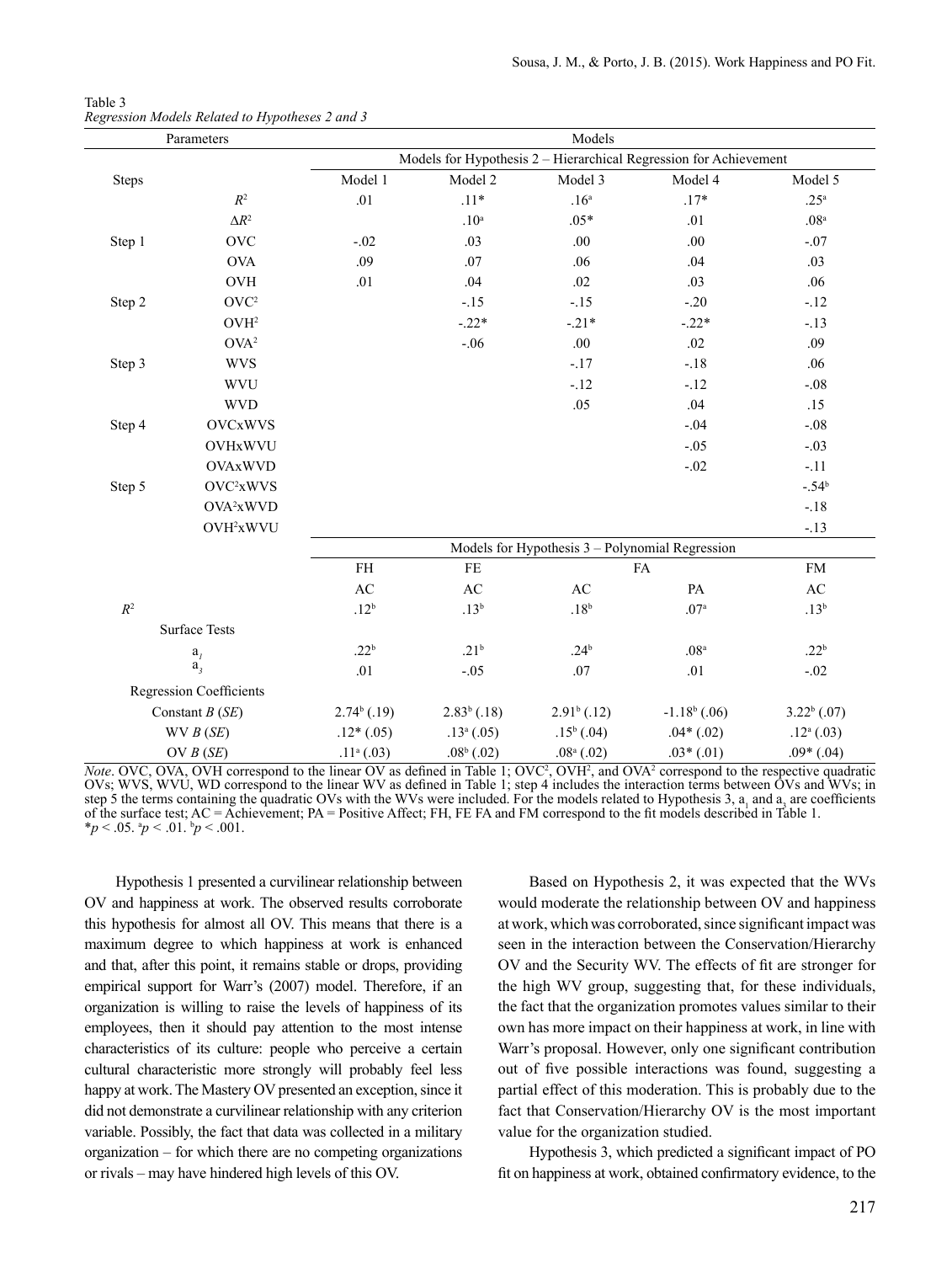extent that almost all regression models predicting Achievement and one for Positive Affect have shown that agreement between higher levels of WVs and OVs prove to be associated with higher levels of happiness at work. That is, the absolute agreement between values does not always generate more happiness at work, but only for more important value levels (Ostroff et al., 2005). This result is in line with the moderation models presented. On the other hand, the discrepancies between individual and organizational values did not influence the levels of happiness at work, demonstrating a low impact of PO fit on happiness at work, according to Ostroff et al. (2005). Although unexpected, this result is noteworthy because it appears to indicate that the relationship between PO fit and low activated forms of happiness (satisfaction) differs from the relationship between PO fit and active forms of happiness – like the one we investigated. Against the background of positive psychology, the former authors also found evidences of a different logic in the relation between PO fit and engagement at work, another form of active positive experience (Warr & Inceoglu, 2012), and this study reinforces this evidence.

In the present study, the highest explained variance of happiness was obtained from the Fit-Autonomy model, unlike Hartnell et al. (2011), who found the strongest relationship between the Clan culture type – similar to the Egalitarianism OV – and the hedonic component of happiness (job satisfaction) and not Adhocracy, more related to Autonomy. Our results reveal the strategic importance of the environmental characteristic of opportunity for personal control (or autonomy). Actually it reinforces the understanding that this characteristic influences all other environmental characteristics mentioned in the vitamin analogy (Warr, 2007), indicating that autonomy is probably the most important antecedent of happiness at work.

In general, the eudemonic component of happiness at work (Achievement) reached a higher explained variance compared with the hedonic affective factor (Positive Affect). The attainment of values (IO fit) has a closer conceptual relationship with Achievement than with affective experiences at work. Affects have diverse origins and may offer less stability in various situations (Warr, 2007).

Common method bias tends to inflate effect sizes in IO fit studies. Although a number of significant results have been found in the curvilinear relationships, unlike earlier studies (Hartnell et al., 2011), no significant linear relationships were found between cultural characteristics, in the case OVs, and happiness at work. It is possible that stronger relationships might have been obtained with a procedure that did not use intervals between the applications. In this sense, the results found herein reinforce the importance of using procedures that reduce the impact of common method bias.

Finally, it was observed that the explanation resulting from models of fit is greater than that provided solely by OVs. This underscores the importance of taking into consideration not only environmental characteristics, but also individual preferences, in models predicting happiness at work.

As a practical contribution, this study indicates that organizations that have employees with their more important values similar to the more important values of the organization tend to obtain higher levels of happiness at work. Therefore, it is recommended that organizations elaborate strategies to promote value fit in order to achieve higher levels of happiness at work, such as socialization processes and publicizing the organizational values in order to promote organizational attraction. Furthermore, concerning the curvilinear relation between OVs and happiness, a continuous monitoring of the organizational culture is indicated to avoid extreme perceptions of the OVs. Nevertheless, we reinforce that the direct effect of OVs on happiness is small and that the fit between organizational and individual values should be considered.

IO fit studies using axiological measures typically employ OVs to investigate the organizational characteristics and ideal (or preferred) OVs to evaluate the characteristics of the individual in order to ensure nominal commensurability. In the present study, OVs were used to evaluate the organizational characteristics and WVs to measure individual characteristics, which may raise doubts as to the scope of the assumption of nominal commensurability required for polynomial regressions. However, nominal commensurability relates to the conceptual equivalence in the individual and organizational dimensions. Thus, the use of an integrated axiological model – Schwartz's values theory – permitted an evaluation of the nominal commensurability between OVs and WVs, in a more reliable manner than is typically used in studies of fit.

The cultural characteristics of the organization studied may have influenced the results. A military body certainly presents structural specifics different from most contemporary organizations. Although the phenomena of PO Fit should occur in any type of organization, it is recommended to verify the generalizability of these findings in other organizational contexts, mainly by considering a multilevel approach.

Overall, the results provide important contributions to the literature that are worth mentioning. First, we emphasize that empirical support was found for Warr (2007) vitamin analogy, since the relationship between OVs and happiness at work proved curvilinear. In addition, evidence was found for the linear relationship of values fit and happiness at work, even using procedures that reduced the impact of common method bias. Furthermore, despite the individual level analysis, the concepts of organizational and work values utilized have a theoretical basis to justify their inclusion in the organizational and individual levels, respectively, raising support for a multilevel conceptual framework. Finally, the study highlights the importance of including the eudemonic component of happiness at work in studies of well-being, considering the different degree of impact of PO fit on the eudemonic and hedonic components. In this sense, a promising line of research consists in the investigation of mediators and moderators of the relationship between axiological fit and happiness at work.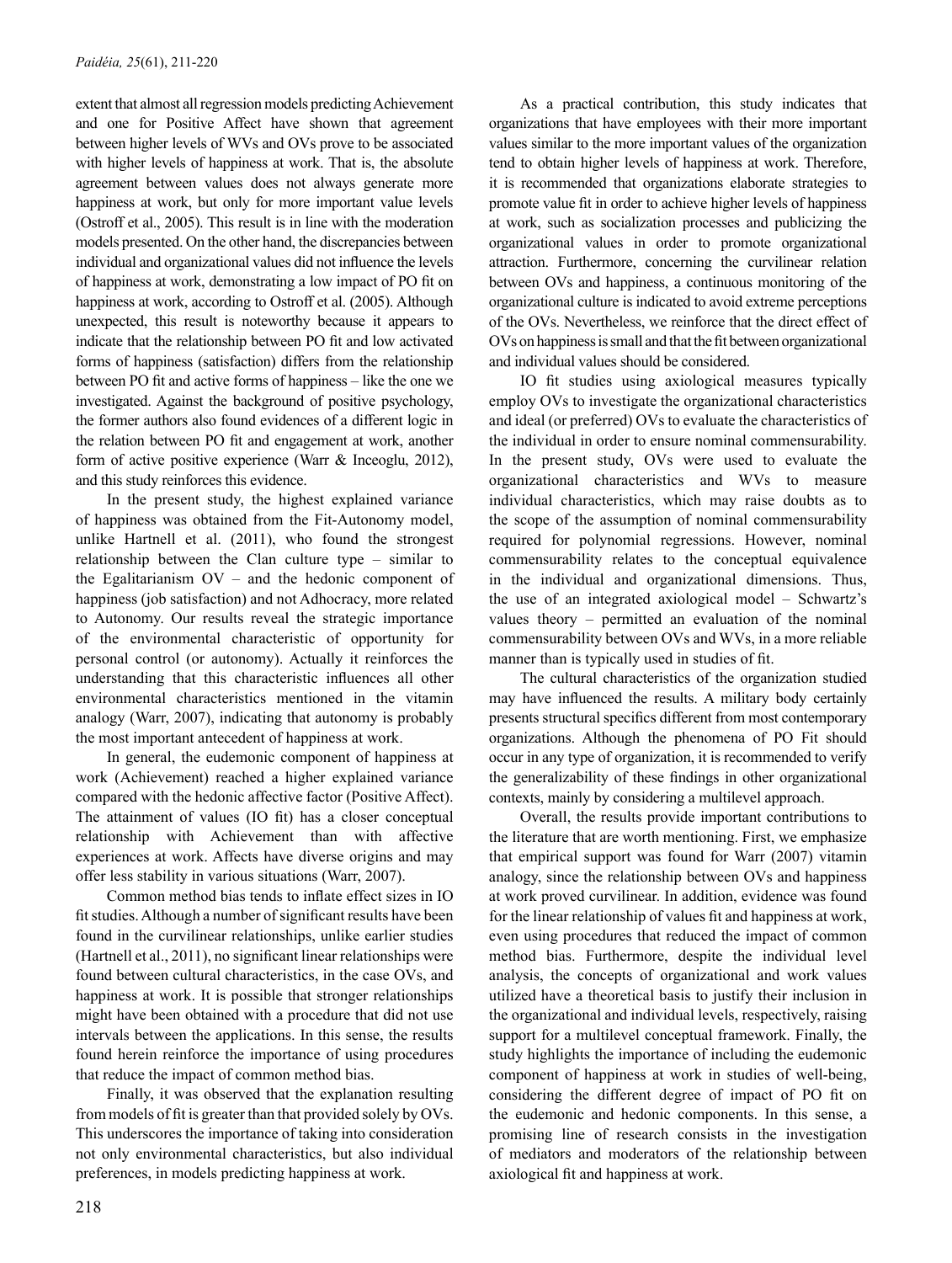#### **References**

- Borg, I., Groenen, P. J. F., Jehn, K. A., Bilsky, W., & Schwartz, S. H. (2011). Embedding the organizational culture profile into Schwartz's theory of universals values. *Journal of Personnel Psychology, 10*(1), 1-12. doi:10.1027/1866-5888/a000028
- Dagenais-Desmarais, V., & Savoie, A. (2012). What is psychological well-being, really? A grassroots approach from the organizational sciences. *Journal of Happiness Studies, 13*(4), 659-684. doi:10.1007/s10902-011-9285-3
- Denison, D., Nieminen, L., & Kotrba, L. (2014). Diagnosing organizational cultures: A conceptual and empirical review of culture effectiveness surveys. *European Journal of Work and Organizational Psychology, 23*(1)*,*  145-161. doi:10.1080/1359432X.2012.713173
- Edwards, J. R. (2002). Alternatives to difference scores: Polynomial regression analysis and response surface methodology. In F. Drasgow & N. W. Schmitt (Eds.), *Measuring and analyzing behavior in organizations: Advances in measurement and data analysis* (pp. 350- 400). San Francisco, CA: Jossey-Bass.
- Edwards, J. R., & Cable, D. M. (2009). The value of value congruence. *Journal of Applied Psychology, 94*(3), 654- 677. doi:10.1037/a0014891
- Fischer, R., Ferreira, M. C., Assmar, E. M. L., Baris, G., Berberoglu, G., Dalyan, F., … Boer, D. (2014). Organizational practices across cultures: An exploration in six cultural contexts. *International Journal of Cross-Cultural Management, 14*(1), 105-125. doi:10.1177/1470595813510644
- Fisher, C. D. (2010). Happiness at work. *International Journal of Management Reviews, 12*(4)*,* 384-412. doi:10.1111/j.1468-2370.2009.00270.x
- Hartnell, C. A., Ou, A. Y., & Kinicki, A. (2011). Organizational culture and organizational effectiveness: A meta-analytic investigation of the competing values framework's theoretical suppositions. *Journal of Applied Psychology, 96*(4), 677-694. doi:10.1037/a0021987
- Kristof-Brown, A. L., Zimmerman, R. D., & Johnson, E. C. (2005). Consequences of individuals' fit at work: A meta-analysis of person-job, person-organization, person-group, and person-supervisor fit. *Personnel Psychology, 58*(2), 281-342. doi:10.1111/j.1744- 6570.2005.00672.x
- McNulty, J. K., & Fincham, F. D. (2011). Beyond positive psychology? Toward a contextual view of psychological processes and well-being. *American Psychologist, 67*(2), 101-110. doi:10.1037/a0024572
- Ostroff, C., Shin, Y., & Kinicki, A. J. (2005). Multiple perspectives of congruence: Relationships between value congruence and employee attitudes. *Journal of Organizational Behavior, 26*(6), 591-623. doi:10.1002/job.333
- Paschoal, T., & Tamayo, A. (2008). Construção e validação da escala de bem-estar no trabalho. *Avaliação Psicológica, 7*(1), 11-22.
- Podsakoff, P. M., MacKenzie, S. B., & Podsakoff, N. P. (2012). Sources of method bias in social science research and recommendations on how to control it. *Annual Review of Psychology, 63*, 539-569. doi:10.1146/annurev-psych-120710-100452
- Porto, J. B., Ferreira, M. C., & Fonseca, A. M. O. (2014, July). Organizational values: Structure and predictive power. In J. Porto (Chair), *Organizational culture: Its dimensions and impact on individuals*. Symposium conducted at the meeting of the twenty-eighth International Congress of Applied Psychology, Paris, France.
- Porto, J. B., & Pilati, R. (2010). Escala revisada de Valores Relativos ao Trabalho - EVT-R. *Psicologia: Reflexão e Crítica, 23*(1), 73-82. doi:10.1590/S0102-79722010000100010
- Porto, J. B., Tamayo, M., & Paschoal, T. (2012). (In) congruência pessoa-ambiente: Relações com bem-estar, estresse e burnout. In M. C. Ferreira & H. Mendonça (Orgs.), *Saúde e bem-estar no trabalho: Dimensões individuais e culturais* (pp. 229-259)*.* São Paulo, SP: Casa do Psicólogo.
- Schwartz, S. H. (1994). Beyond individualism/collectivism: New cultural dimensions of values. In U. Kim, H. C. Triandis, Ç. Kagitçibasi, S.-C. Choi, & G. Yoon (Eds.), *Individualism and collectivism. Theory, method, and applications* (pp. 85-119). Thousand Oakes, CA: Sage.
- Schwartz, S. H. (1999). A theory of cultural values and some implications for work*. Applied Psychology; An International Review, 48*(1), 23-47. doi:10.1111/j.1464-0597.1999.tb00047.x
- Seligman, M. E., & Csikszentmihalyi, M. (2000). Positive psychology: An introduction. *American Psychologist, 5*(1), 5-14. doi:10.1037//0003-066X.55.1.5
- Sousa, J. M. (2013). *Felicidade laboral e valores organizacionais: o efeito da compatibilidade indivíduo-organização* (Master's thesis)*.* Retrieved from http://repositorio.unb.br/handle/10482/13680
- Van Horn, J. E., Taris, T. W., Schaufeli, W. B., & Schreurs, P. J. (2004). The structure of occupational well-being: A study among Dutch teachers. *Journal of Occupational and Organizational Psychology, 77*(3), 365-375. doi:10.1348/0963179041752718
- Verquer, M. L., Beehr, T. A., & Wagner, S. H. (2003). A meta-analysis of relations between person-organization fit and work attitudes. *Journal of Vocational Behavior, 63*(3), 473-489. doi:10.1016/S0001-8791(02)00036-2
- Warr, P. (2007). *Work, happiness and unhappiness*. Mahwah, NJ: Lawrence Erlbaum.
- Warr, P. (2013). Fuentes de felicidad e infelicidad en el trabajo: Una perspectiva combinada. *Revista de Psicología del Trabajo y de las Organizaciones, 29*(3), 99-106. doi:10.5093/tr2013a15